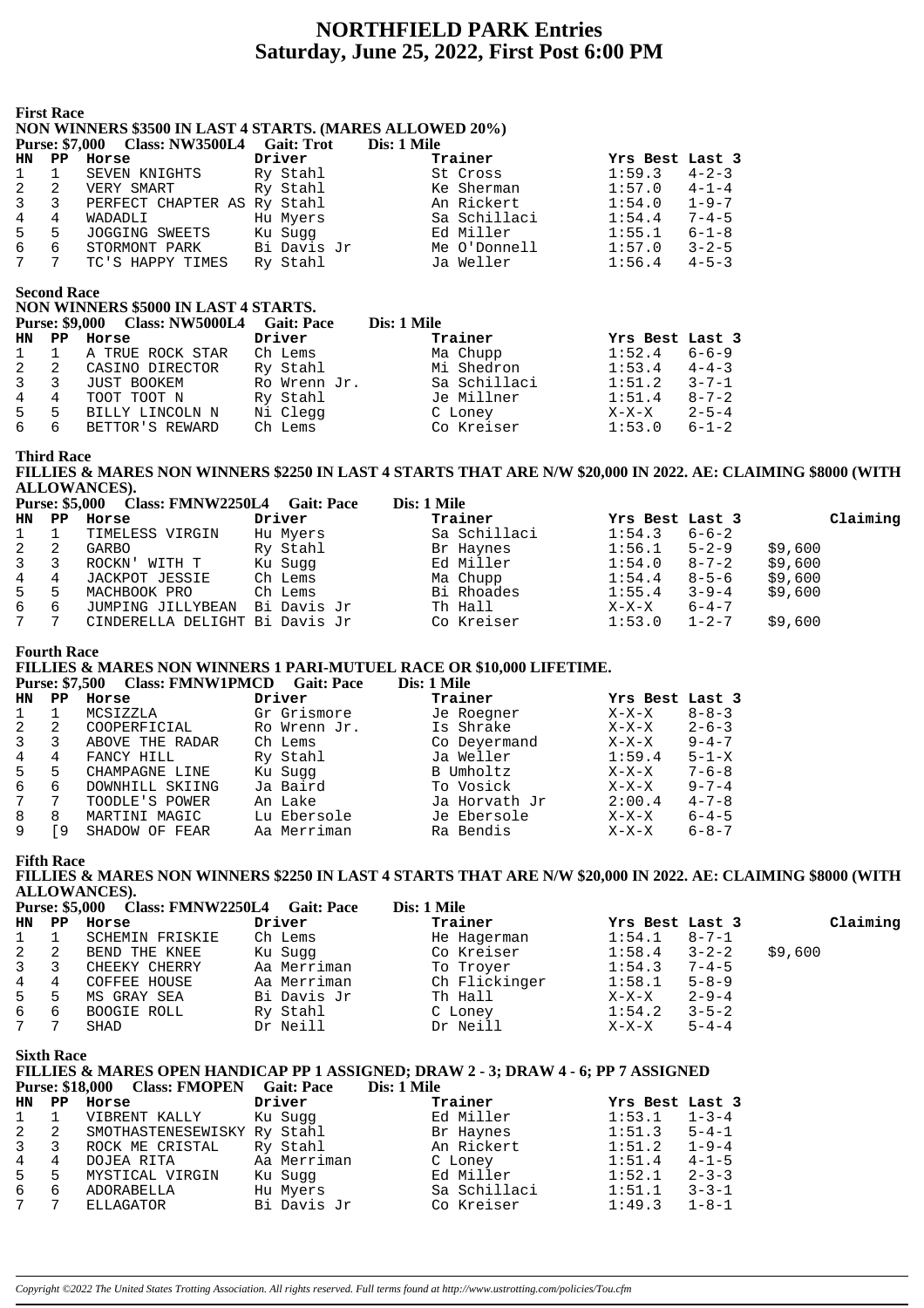#### **Seventh Race FILLIES & MARES NON WINNERS \$3500 IN LAST 4 STARTS. Purse: \$7,000 Class: FMNW3500L4 Gait: Pace Dis: 1 Mile**

|                |   | <b>FUISE:</b> 57,000 Class: FIVIIV WOOUL 4 GAIL: FACE |              | різ: і ічше  |                        |
|----------------|---|-------------------------------------------------------|--------------|--------------|------------------------|
| HN PP          |   | Horse                                                 | Driver       | Trainer      | Yrs Best Last 3        |
| $1 \quad 1$    |   | SULKY OUEEN                                           | Ke Kash Jr   | Ke Kash Jr   | 1:55.2<br>$2 - 5 - 3$  |
| $\mathbf{2}$   | 2 | DEVIOUS DAME                                          | Ro Wrenn Jr. | Ca Hollar    | 1:57.4<br>$2 - 6 - 7$  |
| $3^{\circ}$    | 3 | HIGH FASHION MEL                                      | Ch Lems      | Th O'Donnell | 1:54.0<br>$7 - 1 - 8$  |
| 4              | 4 | TIGER'S SUE                                           | Hu Myers     | Sa Schillaci | $9 - 3 - 8$<br>1:54.3  |
| 5              | 5 | FRENCH SHAKER                                         | Ry Stahl     | Ke Sherman   | $5 - 7 - 6$<br>1:53.2  |
| 6              | 6 | <b>BNB</b>                                            | Lu Ebersole  | Be Murdock   | $3 - 3 - 3$<br>$X-X-X$ |
| 7 <sup>7</sup> | 7 | LOOKING SANTASTIC                                     | Bi Davis Jr  | Je Millner   | $4 - 6 - 7$<br>1:55.4  |
| 8              | 8 | SEA ROSE                                              | Bi Davis Jr  | Sh Webb      | 1:53.1<br>$3 - 6 - 6$  |
|                |   |                                                       |              |              |                        |

#### **Eighth Race**

## **FILLIES & MARES NON WINNERS \$3500 IN LAST 4 STARTS.**

|                 | <b>Purse: \$7,000</b> | Class: FMNW3500L4 Gait: Pace   |              | Dis: 1 Mile  |                        |
|-----------------|-----------------------|--------------------------------|--------------|--------------|------------------------|
| HN.             | PP                    | Horse                          | Driver       | Trainer      | Yrs Best Last 3        |
| $\mathbf{1}$    |                       | AMAZING GRACIEJANE Ch Lems     |              | Ga Waple     | 1:55.2<br>$1 - 5 - 5$  |
| 2               | -2                    | SKYWAY VENUS                   | Gr Grismore  | To Bigler    | 1:55.0<br>$1 - 3 - 3$  |
| $\mathbf{3}$    | 3                     | DOUWANTOBLDASNOMAN Gr Grismore |              | Je Roegner   | 1:53.3<br>$6 - 7 - 1$  |
| 4               | 4                     | ROCKIN FARRARI                 | Lu Ebersole  | Is Shrake    | 1:58.0<br>$2 - 2 - 5$  |
| 5               | 5                     | HERESLOOKNATYOU N              | Ro Wrenn Jr. | Sa Schillaci | $6 - 9 - 6$<br>$X-X-X$ |
| 6               | 6                     | LIVE AND LET DI                | Bi Davis Jr  | Co Kreiser   | 1:52.2<br>$1 - 8 - 5$  |
| $7\overline{ }$ | 7                     | ARROYA'S DANCE                 | Ro Wrenn Jr. | Ca Hollar    | 1:54.1<br>$8 - 1 - 3$  |
| 8               | 8                     | ALL ROCKIN                     | An Lake      | Am Mills     | $6 - 9 - 5$<br>1:55.1  |

#### **Ninth Race**

# **FILLIES & MARES NON WINNERS 1 PARI-MUTUEL RACE OR \$10,000 LIFETIME. AE: NW 2 PM RACES OR \$20,000 LIFETIME. CLAIMING PRICE \$15,000 (WITH ALLOWANCES)**

**Purse: \$7,500 Class: FMNW1PMCD Gait: Pace** 

|                  |                 | HN PP Horse                   | Driver      | Trainer      | Yrs Best Last 3  |             | Claiming |
|------------------|-----------------|-------------------------------|-------------|--------------|------------------|-------------|----------|
|                  | $1 \quad 1$     | BETTORBYTHESEASIDE Ry Stahl   |             | Me O'Donnell | $1:56.0$ $8-8-5$ |             | \$25,500 |
| $2 \quad 2$      |                 | HEMP PROTEIN                  | Bi Davis Jr | Bi Rhoades   | $1:55.0$ $1-5-8$ |             |          |
| $3 \overline{3}$ |                 | HOUSE EDGE                    | Ke Kash Jr  | Ke Kash Jr   | $1:57.2$ $7-4-1$ |             |          |
| $\overline{4}$   | $\overline{4}$  | CALI BEACH                    | Bi Davis Jr | Co Kreiser   | $1:58.4$ $1-4-7$ |             | \$25,500 |
| 5 5              |                 | PAYARA                        | Gr Grismore | Je Roegner   | 2:06.4           | $2 - 2 - 9$ | \$21,750 |
| 6 6              |                 | CLIKCLAKDWNTHETRAK Ku Suqq    |             | B Umholtz    | 2:02.0           | $7 - 3 - 2$ | \$25,500 |
| 7                | $7\overline{ }$ | SOMEWHERE ONTHEBAY Ch Lems    |             | Ma Chupp     | $X-X-X$          | $3 - 5 - 9$ | \$21,750 |
| 8 8              |                 | AMERICAN HIT GIRL Gr Grismore |             | Ro Nappi     | $X-X-X$          | $3 - 3 - 3$ |          |
|                  |                 |                               |             |              |                  |             |          |

#### **Tenth Race**

## **FILLIES & MARES NON WINNERS 4 PARI-MUTUEL RACES OR \$30,000 LIFETIME. AE: N/W 7 PM RACES OR \$40,000 LIFETIME. CLAIMING PRICE \$30,000 (WITH ALLOWANCES).**

**Purse: \$9,800 Class: FMNW4PMCD Gait: Pace Dis: 1 Mile**

|                |       | <u> CAMPUS - ATALITIC DO COMAND MUUT</u> |             |              |                  |                         |
|----------------|-------|------------------------------------------|-------------|--------------|------------------|-------------------------|
|                | HN PP | Horse                                    | Driver      | Trainer      | Yrs Best Last 3  | Claiming                |
| 1              |       | APPLESAUCE                               | Lu Ebersole | Ma Konesky   | 1:57.1           | $6 - 6 - 4$             |
| $\mathbf{2}$   | -2    | CAVEN POINT                              | Aa Merriman | Jo Oliverio  | 1:53.4           | $3 - 4 - 6$             |
| $3 \quad 3$    |       | BABY'S IN BLACK                          | Ry Stahl    | Co Deyermand | $1:54.1$ $9-1-2$ | \$36,000                |
| $\overline{4}$ | 4     | COLOSSAL FAITH                           | Lu Ebersole | Bi Rhoades   | $X-X-X$          | \$43,500<br>$2 - 5 - 2$ |
| $5 -$          | -5    | DP SPOOKYTOOTH                           | Aa Merriman | Wi Webb      | 1:53.3           | \$43,500<br>8-9-1       |
| 6              | -6    | SANTAFE'S MJ                             | Bi Davis Jr | Je Millner   | 1:54.3           | \$43,500<br>$4 - 4 - 7$ |
| 7              |       | FUTURE EX-WIFE                           | Aa Merriman | Cr Stein     | 1:54.4           | $1 - 1 - 2$<br>\$51,000 |
| 8              | 8     | SARA JANE                                | Hu Myers    | As Burke     | $X-X-X$          | \$36,000<br>$5 - 3 - 7$ |
| 9              | r 9   | FIFTYSHADESOFBLISS Do Irvine Jr          |             | Ju Irvine    | $X-X-X$          | \$43,500<br>$7 - 3 - 4$ |

## **Eleventh Race**

**NON WINNERS \$3500 IN LAST 4 STARTS.**

|             |    | Purse: \$7,000 Class: NW3500L4 Gait: Pace |             | Dis: 1 Mile |                 |             |
|-------------|----|-------------------------------------------|-------------|-------------|-----------------|-------------|
| HN.         | PP | Horse                                     | Driver      | Trainer     | Yrs Best Last 3 |             |
| $1 \quad 1$ |    | RIGGINS ART                               | Aa Merriman | Am Mills    | 1:53.0          | $1 - 5 - 4$ |
| 2 2         |    | LONG LEGGED JOHN                          | Ke Kash Jr  | Ke Kash Jr  | 1:54.4          | $6 - 4 - 6$ |
| $3 \quad 3$ |    | BLUE SPANX                                |             | Ke Kash Jr  | 1:53.3          | $1 - 3 - 4$ |
| 4           | 4  | CLAIRMONT                                 | Bi Davis Jr | Th Hall     | 1:53.2          | $2 - 4 - 4$ |
| $5 -$       | 5  | CAVIART COOPER                            | Bi Davis Jr | He Hagerman | 1:56.0          | $7 - 3 - 4$ |
| 6           | 6  | LA ROCKIN SAMPSON                         | Ku Suqq     | Je Millner  | 1:53.3          | $3 - 7 - 3$ |
| 7           |    | HEARTLAND DANDY                           | Bi Davis Jr | C Loney     | 1:52.4          | $8 - 7 - 5$ |